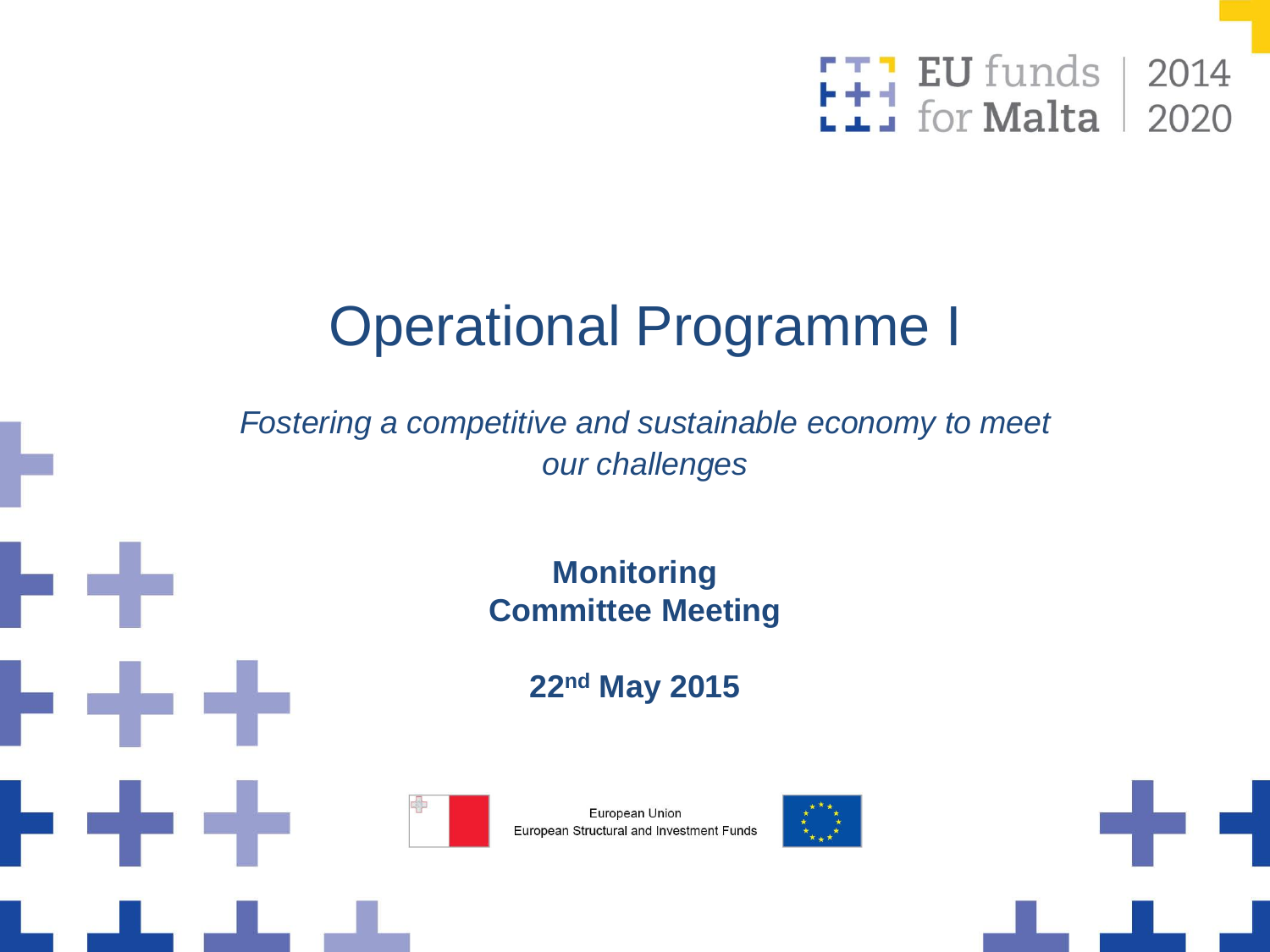$\begin{array}{|c|c|c|c|}\hline \textbf{I} & \textbf{EU}\ \textbf{funds} & \textbf{2014} \ \hline \textbf{I} & \textbf{for Malta} & \textbf{2020} \ \hline \end{array}$ 

### *Ex-Ante* **Conditionalities (Article 19 CPR)**

- There are two types: **thematic** *ex-ante* conditionalities, related to a sector or policy (e.g. R&D, active inclusion) and **general** *ex-ante* conditionalities, which can apply to all sectors and policies (e.g. public procurement, antidiscrimination rules);
- The *ex-ante* conditionalities are set out in the Fundspecific rules and reflect existing commitments or obligations that should be fulfilled as a general rule by programme adoption at the latest;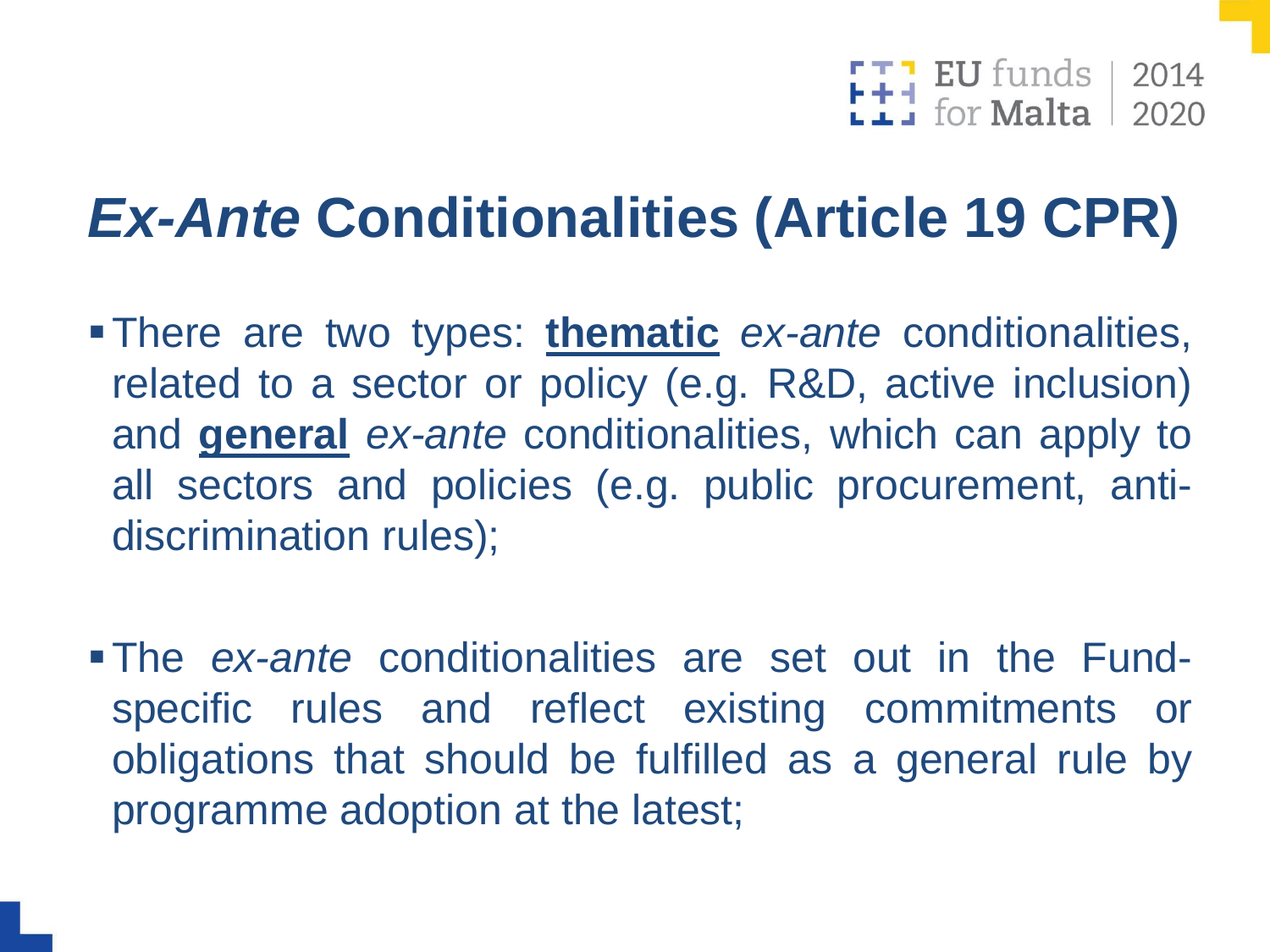# $F + 1$  EU funds 2014

### *Ex-Ante* **Conditionalities (Article 19 CPR)**

- **In case applicable** *ex-ante* conditionalities are not fulfilled (either completely or partially not-fulfilled), Member States need to indicate in their Programmes and Partnership Agreement, **the actions to be taken,** the responsible bodies and a timetable to ensure that they will be fulfilled at the latest by the end of 2016. Member States thus have to prepare an action plan;
- **If the Commission concludes that the applicable** *ex-ante* conditionalities have not been fulfilled, then interim payments may be suspended in accordance with Art. 142 (1) (e) of the CPR by Commission Decision.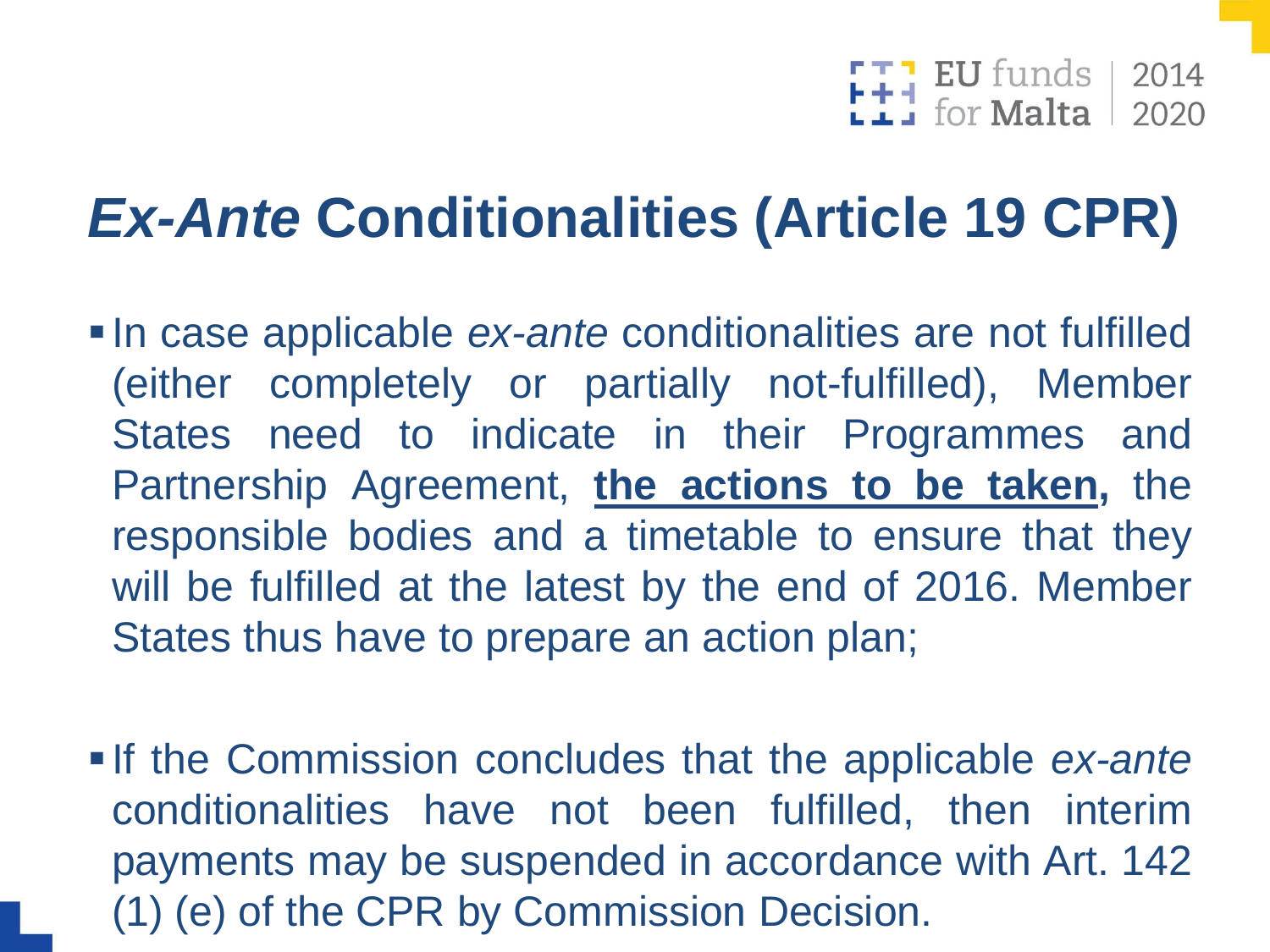# FTT EU funds | 2014

#### **(Thematic)** *Ex-Ante* **Conditionalities (status as at May 2015)**

| No. | <b>Subject</b>                                                                                                                               | <b>Criteria not fulfilled</b>                                                                    | By when           | By who                |
|-----|----------------------------------------------------------------------------------------------------------------------------------------------|--------------------------------------------------------------------------------------------------|-------------------|-----------------------|
| 1.1 |                                                                                                                                              | A national or regional smart                                                                     |                   | Ministry for          |
|     | <b>Research and Innovation: The</b>                                                                                                          | specialisation strategy is in place                                                              |                   | <b>Education and</b>  |
|     | existence of a national or regional                                                                                                          | that:                                                                                            |                   | Employment            |
|     | smart specialisation strategy in line with - outlines measures to stimulate                                                                  |                                                                                                  | 30/06/2015 (MEDE) |                       |
|     | the National Reform Programme, to                                                                                                            | private RTD investment;                                                                          |                   | <b>Malta Council</b>  |
|     | leverage private research and                                                                                                                |                                                                                                  |                   | for Science and       |
|     | innovation expenditure, which complies                                                                                                       | contains a monitoring                                                                            |                   | 31/12/2015 Technology |
|     | with the features of well-performing                                                                                                         | mechanism.                                                                                       |                   | (MCST)                |
|     | national or regional research and                                                                                                            | A framework outlining available                                                                  | 30/06/2015        |                       |
|     | innovation systems.                                                                                                                          | budgetary resources for research                                                                 |                   |                       |
|     |                                                                                                                                              | and innovation has been adopted                                                                  |                   |                       |
| 1.2 | Research and Innovation infrastructure:<br>The existence of a multi-annual plan for<br>budgeting and prioritization of<br><i>investments</i> | A national multi-annual plan for<br>budgeting and prioritization of<br>investments is developed. | 30/06/2015        |                       |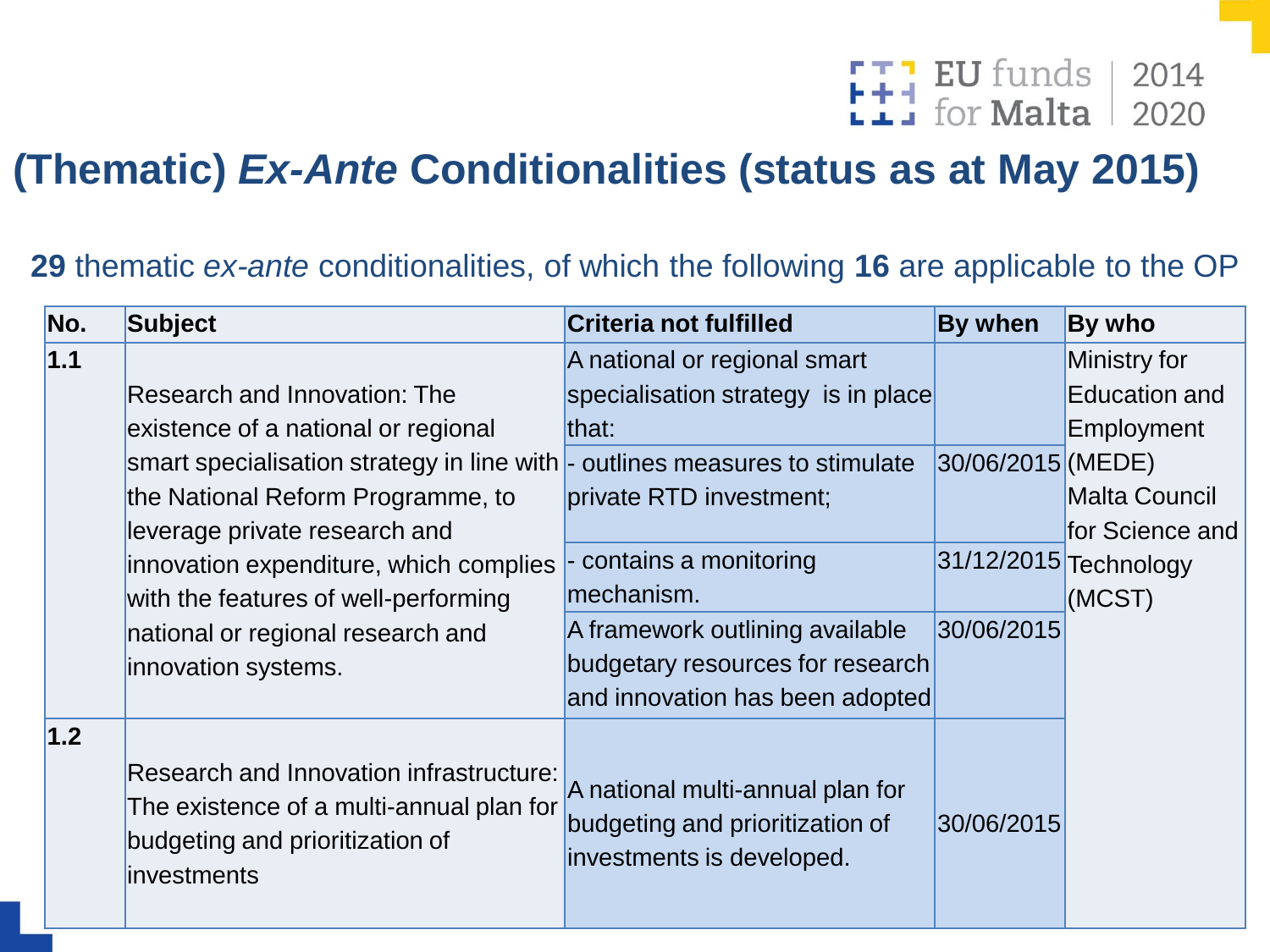# FTT EU funds | 2014

#### **(Thematic)** *Ex-Ante* **Conditionalities (status as at May 2015)**

| Subject                    | <b>Criteria not fulfilled</b>                      | By when                                                                                                                                                                                                | By who             |
|----------------------------|----------------------------------------------------|--------------------------------------------------------------------------------------------------------------------------------------------------------------------------------------------------------|--------------------|
|                            | measures have been put in place with the           | 31/12/2015                                                                                                                                                                                             | Ministry for the   |
|                            |                                                    |                                                                                                                                                                                                        | Economy,           |
|                            |                                                    |                                                                                                                                                                                                        | Investment         |
| promotion of               | targets of the SBA;                                |                                                                                                                                                                                                        | and Small          |
| entrepreneurship taking    | a mechanism is in place to monitor the             | 31/03/2015                                                                                                                                                                                             | <b>Business</b>    |
| linto account the Small    |                                                    | (Completed)                                                                                                                                                                                            |                    |
| <b>Business Act (SBA)</b>  | which have been put in place and assess the        |                                                                                                                                                                                                        |                    |
|                            | impact on SMEs                                     |                                                                                                                                                                                                        |                    |
| Actions have been carried  | The actions are: measures to ensure minimum        | 01/01/2016                                                                                                                                                                                             | Ministry for       |
| out to promote cost-       | requirements are in place related to the energy    |                                                                                                                                                                                                        | Transport and      |
| effective improvements of  | performance of buildings consistent with Article   |                                                                                                                                                                                                        | Infrastructure     |
| energy end use efficiency  | 3, Article 4 and Article 5 of Directive 2010/31/EU |                                                                                                                                                                                                        | (MTI)              |
| and cost-effective         | of the European Parliament and of the Council;     |                                                                                                                                                                                                        | <b>Building</b>    |
| investment in Energy       | The actions are: measures necessary to             | 31/12/2015                                                                                                                                                                                             | <b>Regulations</b> |
| efficiency when            | establish a system of certification of the energy  |                                                                                                                                                                                                        | Office (BRO)       |
| constructing or renovating | performance of buildings consistent with Article   |                                                                                                                                                                                                        |                    |
| buildings.                 | 11 of Directive 2010/31/EU;                        |                                                                                                                                                                                                        |                    |
|                            |                                                    | Specific Actions have been objective of reducing the time and cost involved<br>carried out to underpin the in setting-up a business taking account of the<br>implementation of the measures of the SBA |                    |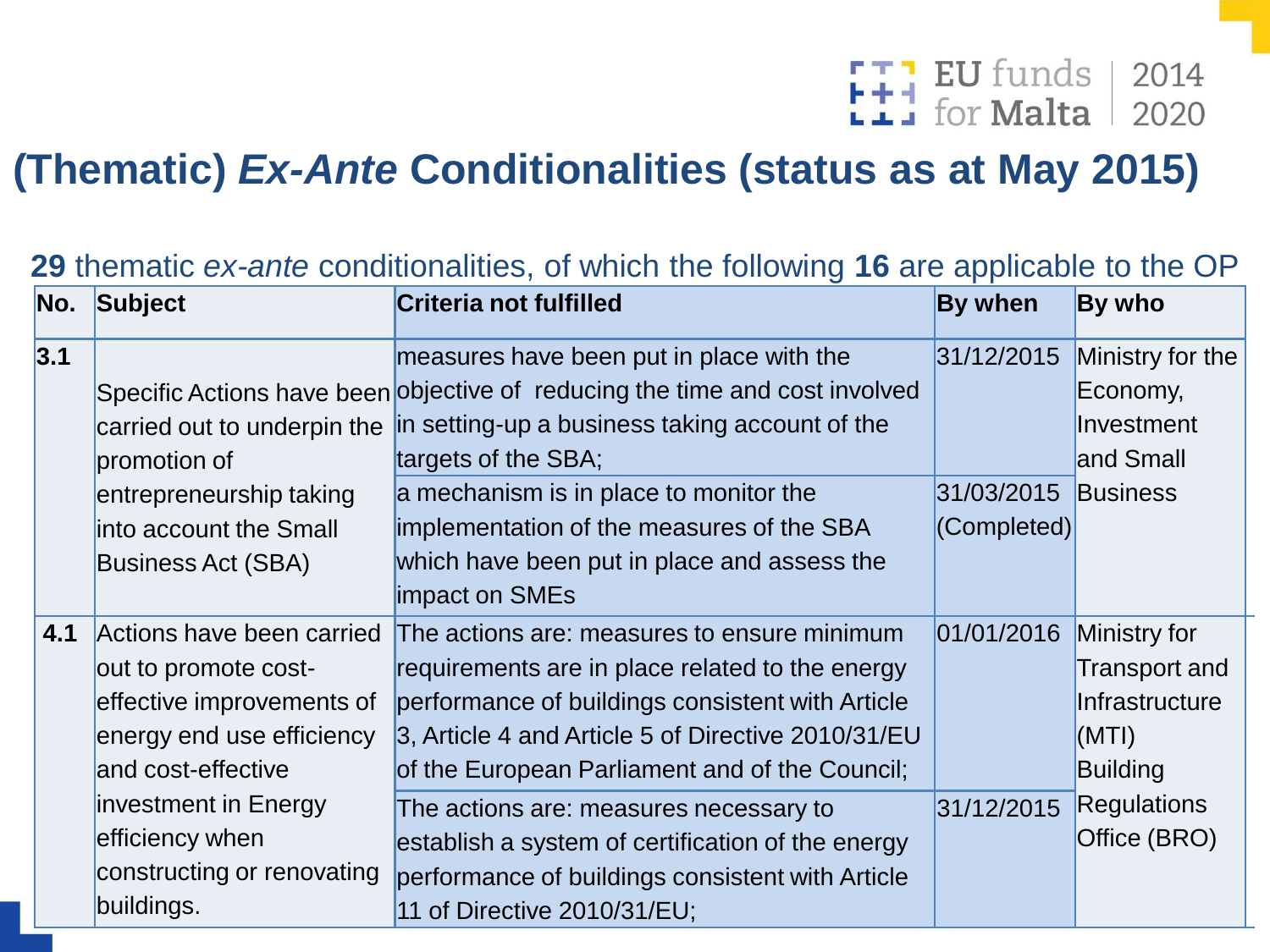### F<del>T</del>] EU funds | 2014<br>Lii for Malta | 2020

#### **(Thematic)** *Ex-Ante* **Conditionalities (status as at May 2015)**

|  | No. Subject                          | Criteria not fulfilled                       | By when                                      | By who                         |           |
|--|--------------------------------------|----------------------------------------------|----------------------------------------------|--------------------------------|-----------|
|  | <b>6.1</b> Water sector: The         | In sectors supported by the ERDF, the        |                                              | 22/12/2015 Ministry for Energy |           |
|  | existence of (a) a water             | Cohesion Fund and the EAFRD, a               |                                              | and Health (MEH),              |           |
|  | pricing policy which                 | Member State has ensured a contribution      |                                              | Ministry for                   |           |
|  | provides adequate                    | of the different water uses to the recovery  |                                              | Sustainable                    |           |
|  | incentives for users to use          | of the costs of water services by sector     |                                              | Development, the               |           |
|  | water resources efficiently          | consistent with the first indent of Article  |                                              | Environment and                |           |
|  | and (b) an adequate                  | $9(1)$ of Directive 2000/60/EC having        |                                              | Climate Change                 |           |
|  | contribution of the different        | regard, where appropriate, to the social,    |                                              | (MSDEC), Malta                 |           |
|  | water uses to the recovery           | environmental and economic effects of the    |                                              | Environment and                |           |
|  | of the costs of water                | recovery as well as the geographic and       |                                              | Planning (MEPA),               |           |
|  | services at a rate                   | climatic conditions of the region or regions |                                              | <b>Malta Resources</b>         |           |
|  | determined in the approved affected. |                                              |                                              | <b>Authority (MRA)</b>         |           |
|  | river basin management               |                                              |                                              | Lead: MEH                      |           |
|  | plan for investment                  | The adoption of a river basin management     |                                              | (SEWCU), Supporting            |           |
|  | supported by the                     |                                              | plan for the river basin district consistent |                                | Competent |
|  | programmes                           | with Article 13 of Directive 2000/60/EC.     |                                              | Authorities: MEPA,             |           |
|  |                                      |                                              |                                              | <b>MRA</b>                     |           |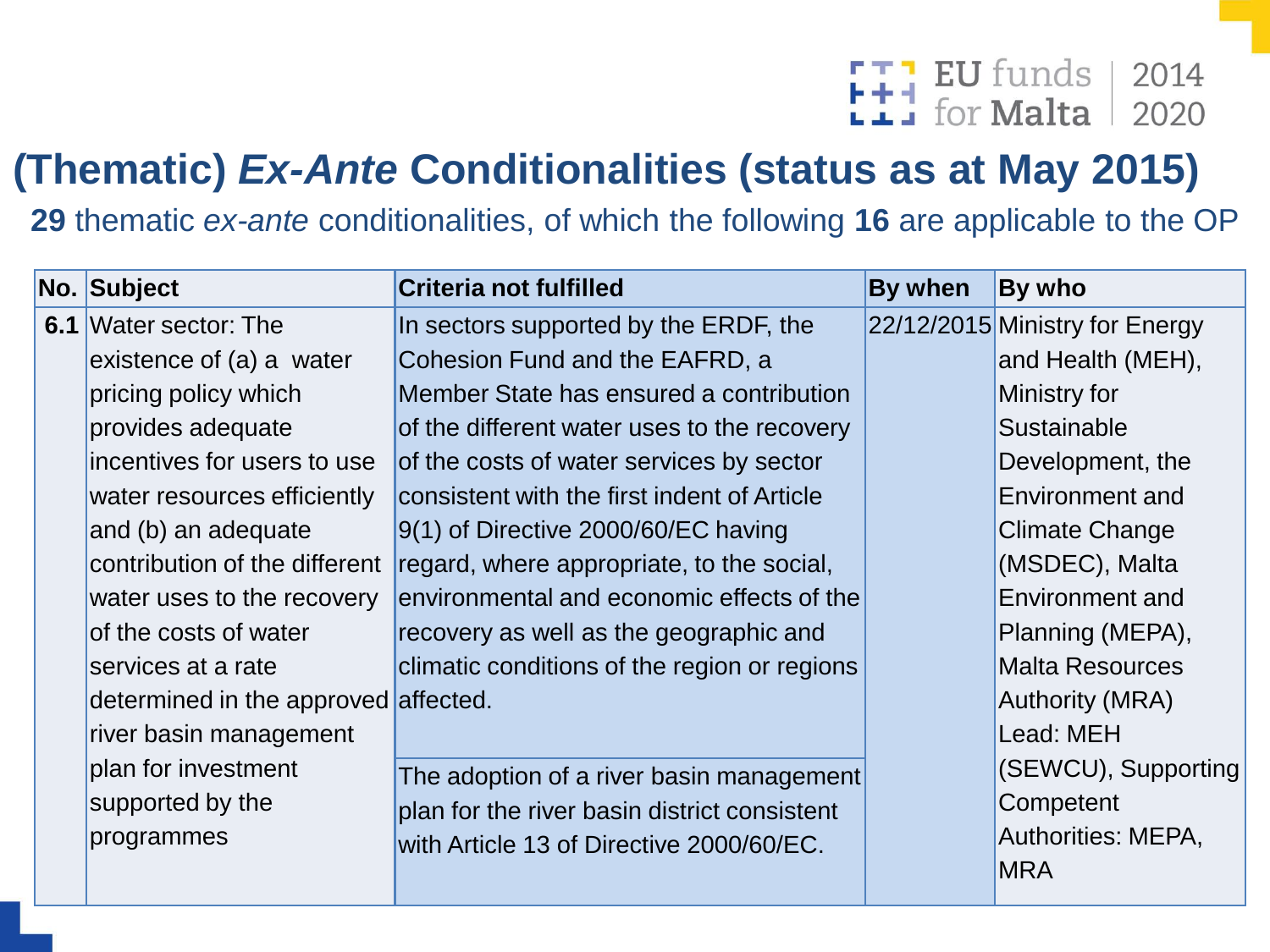# FTT EU funds | 2014

#### **(Thematic)** *Ex-Ante* **Conditionalities (status as at May 2015)**

| No. Subject                                                                                                                                                                                                                                                                                                                                                                                                                                                                                                                                                                                                                                                                                                                                                                                                                                                                                                                    | <b>Criteria not</b><br>fulfilled                                                                                                                                  | <b>By when</b> | By who                                                                                                                                                     |
|--------------------------------------------------------------------------------------------------------------------------------------------------------------------------------------------------------------------------------------------------------------------------------------------------------------------------------------------------------------------------------------------------------------------------------------------------------------------------------------------------------------------------------------------------------------------------------------------------------------------------------------------------------------------------------------------------------------------------------------------------------------------------------------------------------------------------------------------------------------------------------------------------------------------------------|-------------------------------------------------------------------------------------------------------------------------------------------------------------------|----------------|------------------------------------------------------------------------------------------------------------------------------------------------------------|
| 7.1 Road Transport: The existence of a comprehensive plan(s) or<br>plans or framework(s) or frameworks for transport investment<br>in accordance with the Member States' institutional set-up<br>(including public transport at regional and local level) which<br>supports infrastructure development and improves<br>connectivity to the TEN-T comprehensive and core networks)<br>7.3 Other modes of transport, including inland-waterways and<br>maritime transport, ports, multimodal links and airport<br>infrastructure: The existence within the comprehensive<br>transport plan or plan(s) or framework or framework(s) of an<br>explicit specific section on inland-waterways and maritime<br>transport, ports multimodal links and airport infrastructure,<br>which contribute to improve connectivity to the TEN-T<br>comprehensive and core networks and to promoting<br>sustainable regional and local mobility. | A national<br>transport<br>strategy and a<br>national<br>transport<br>master plan<br>with the support<br>of a new<br>national<br>transport model<br>is developed. | 30/09/2015     | Ministry for<br>Transport and<br>Infrastructure<br>(MTI)<br>Integrated<br>Transport<br>Strategy<br><b>Directorate</b><br>within<br>Transport<br>Malta (TM) |